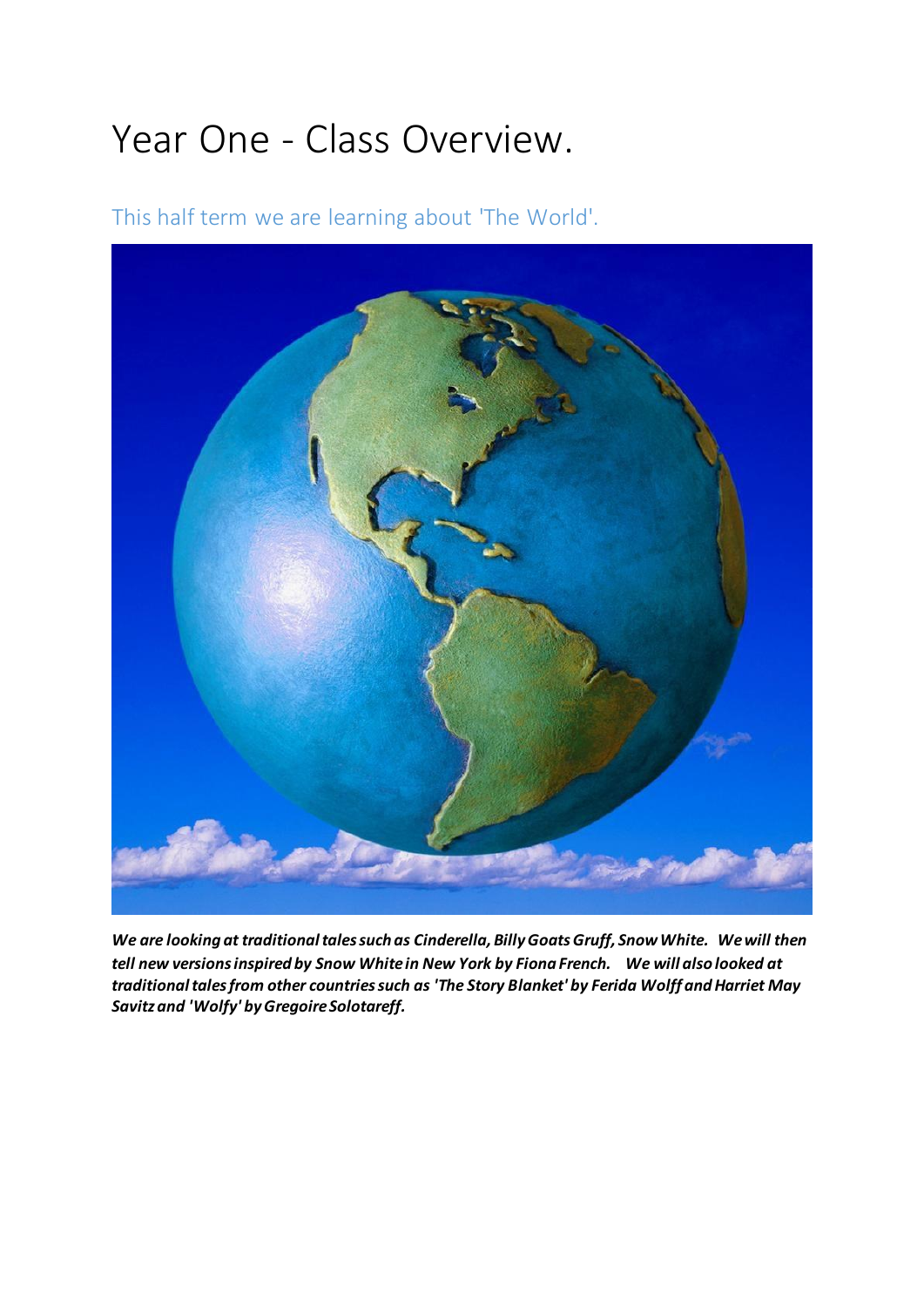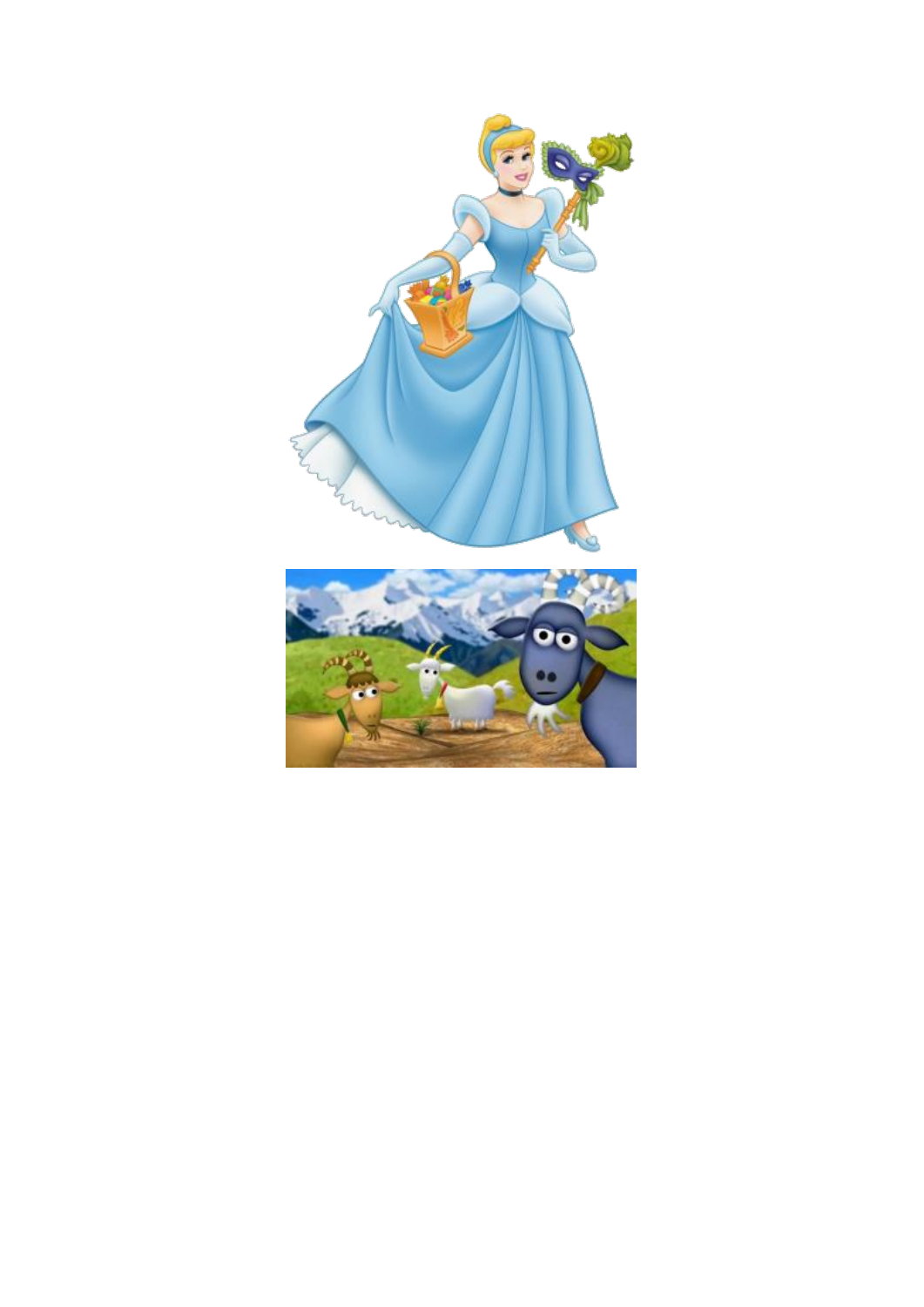In Science, we will be looking at different animals around the world. The children will identify and name a variety of common animals including fish, amphibians, reptiles, birds and mammals and identify and name a variety of common animals that are carnivores, herbivores and omnivores. They will describe and compare the structure of a variety of common animals (fish, amphibians, reptiles, birds and mammals).

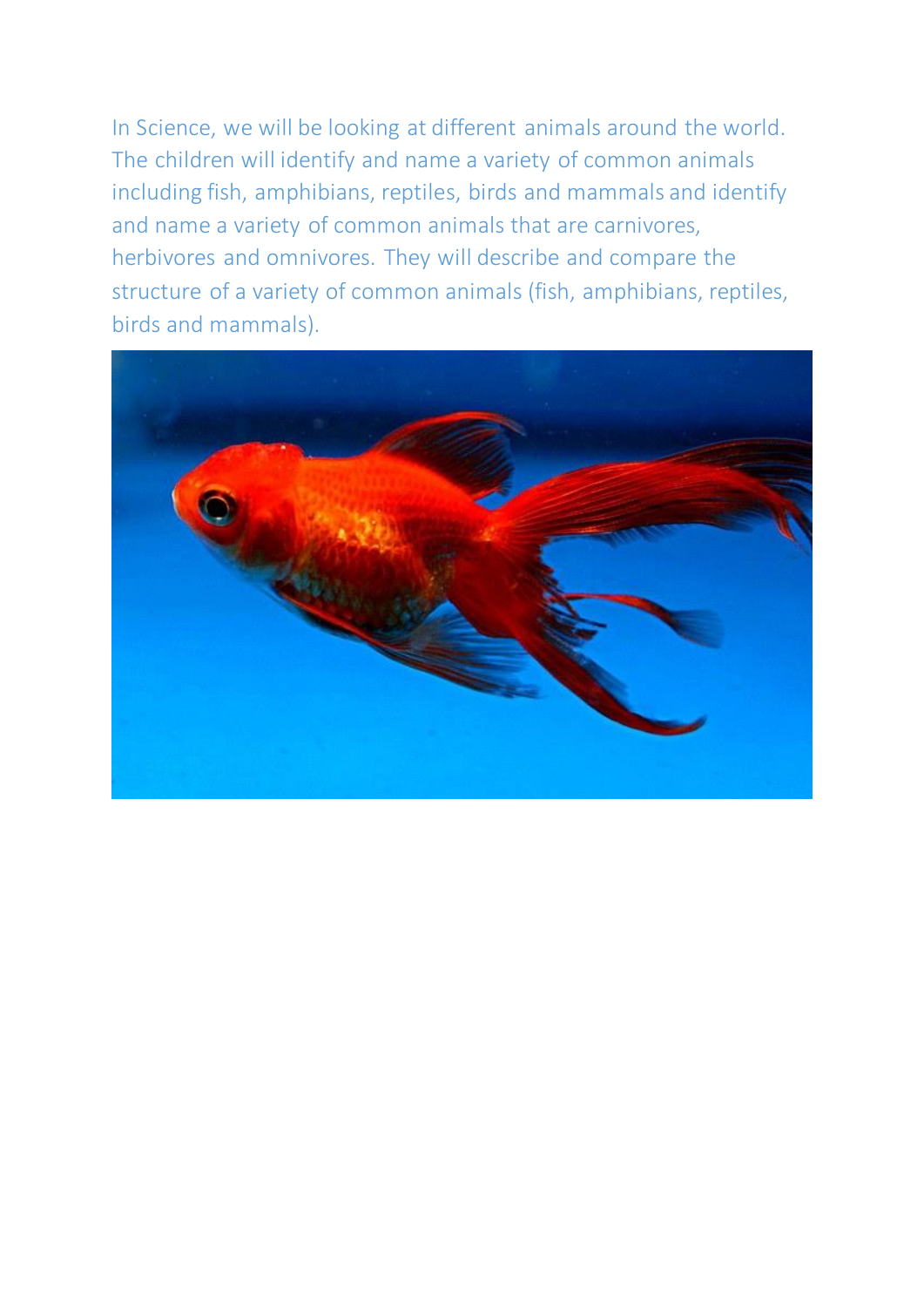In P.E. we will be looking at the skill of throwing and catching. They will learn the skills to help them learn the game of Scatterball.

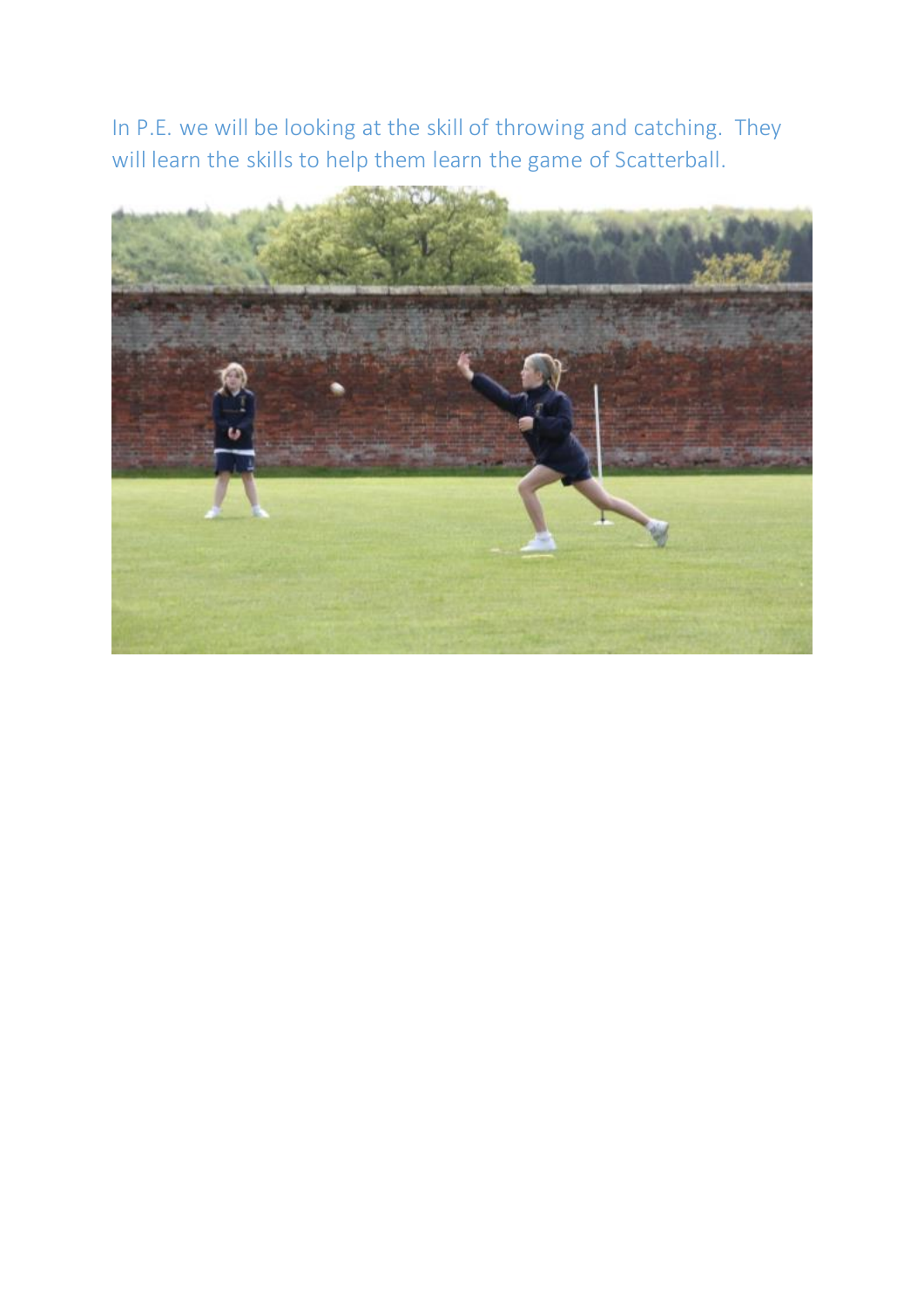

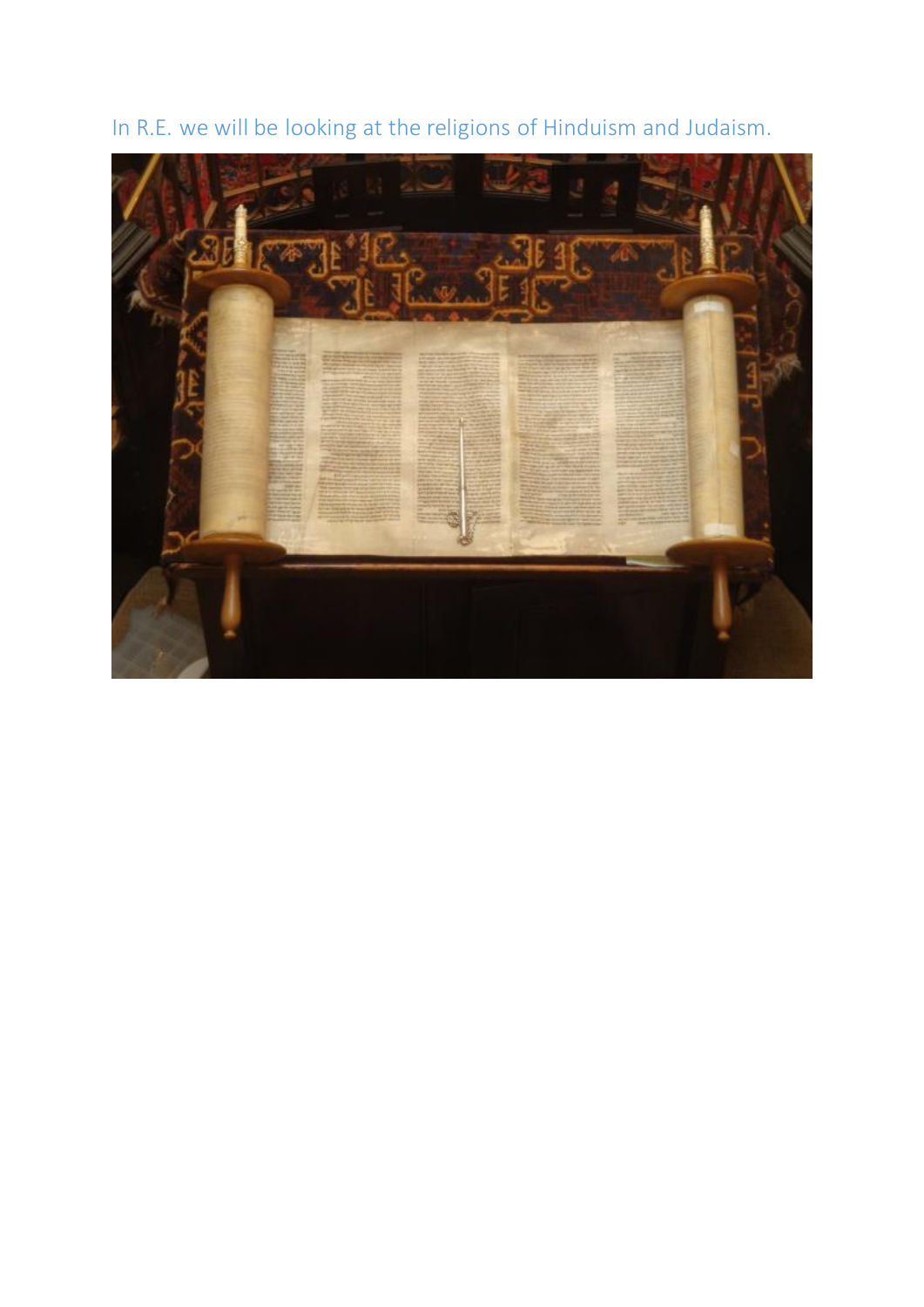In P.S.H.E., we are learning the importance of problem solving and look at how we can use first aid to help somebody.

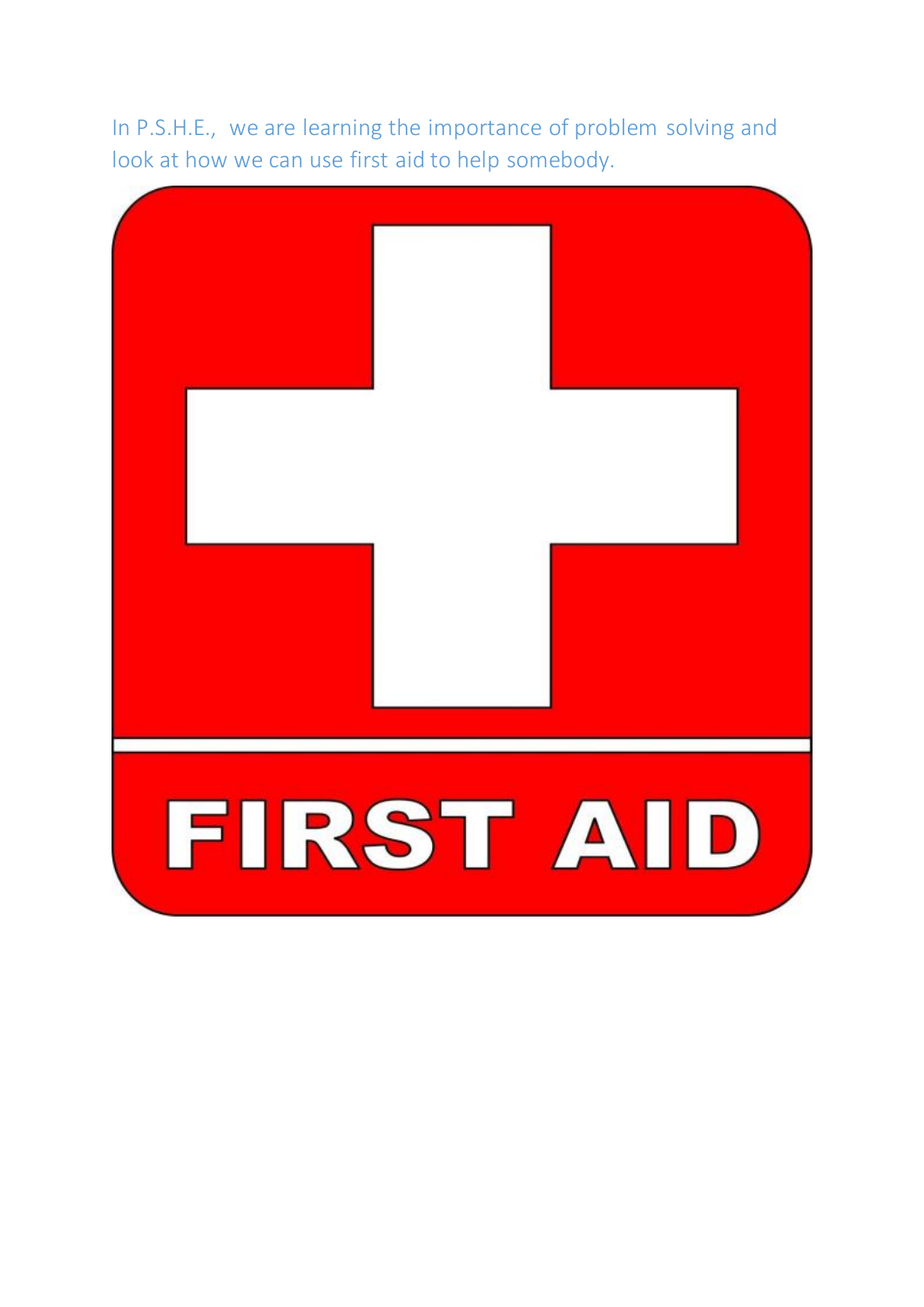In Geography we will be looking and comparing hot and cold climates.

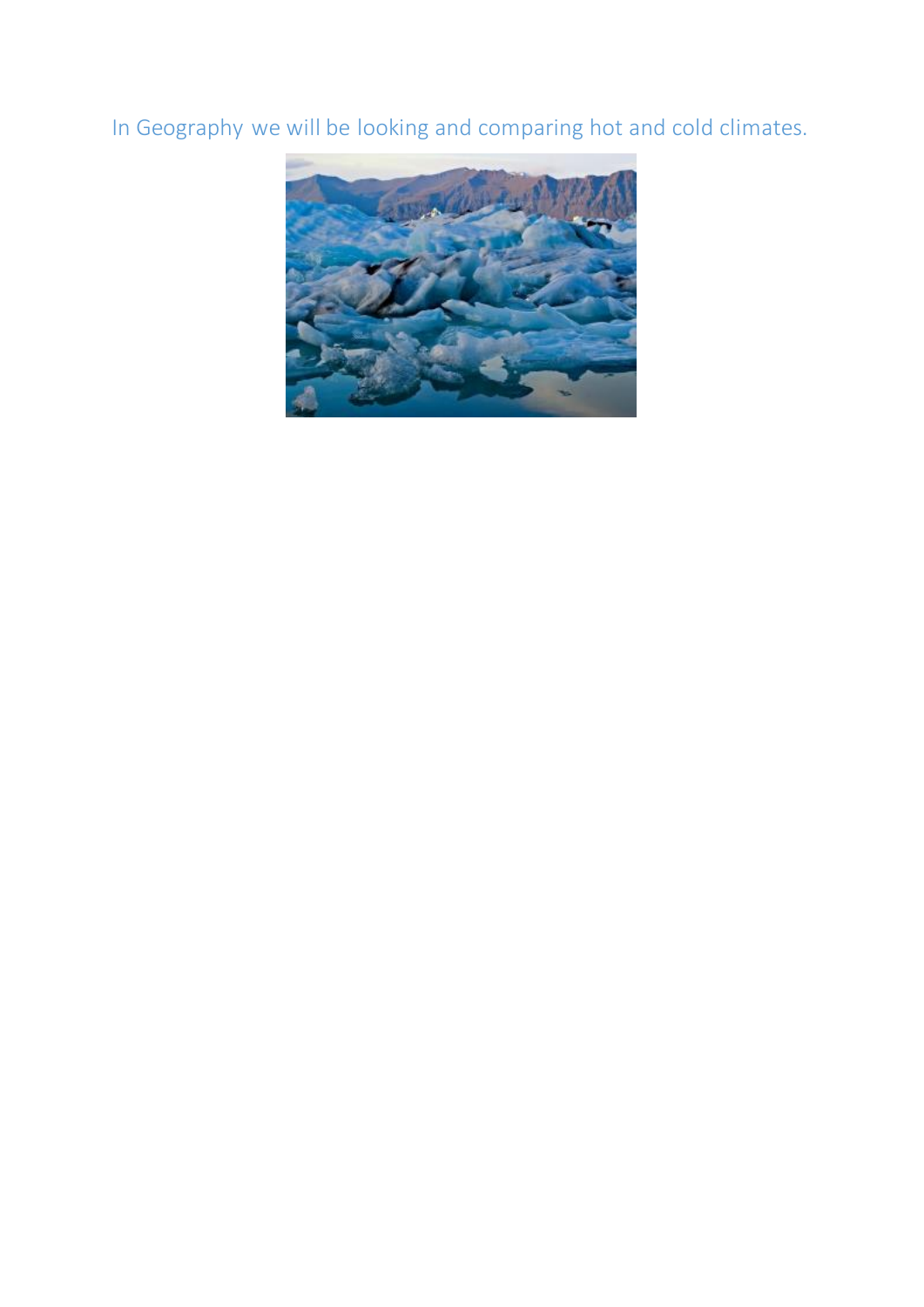

In Art we will be looking at different artists in relation to colour.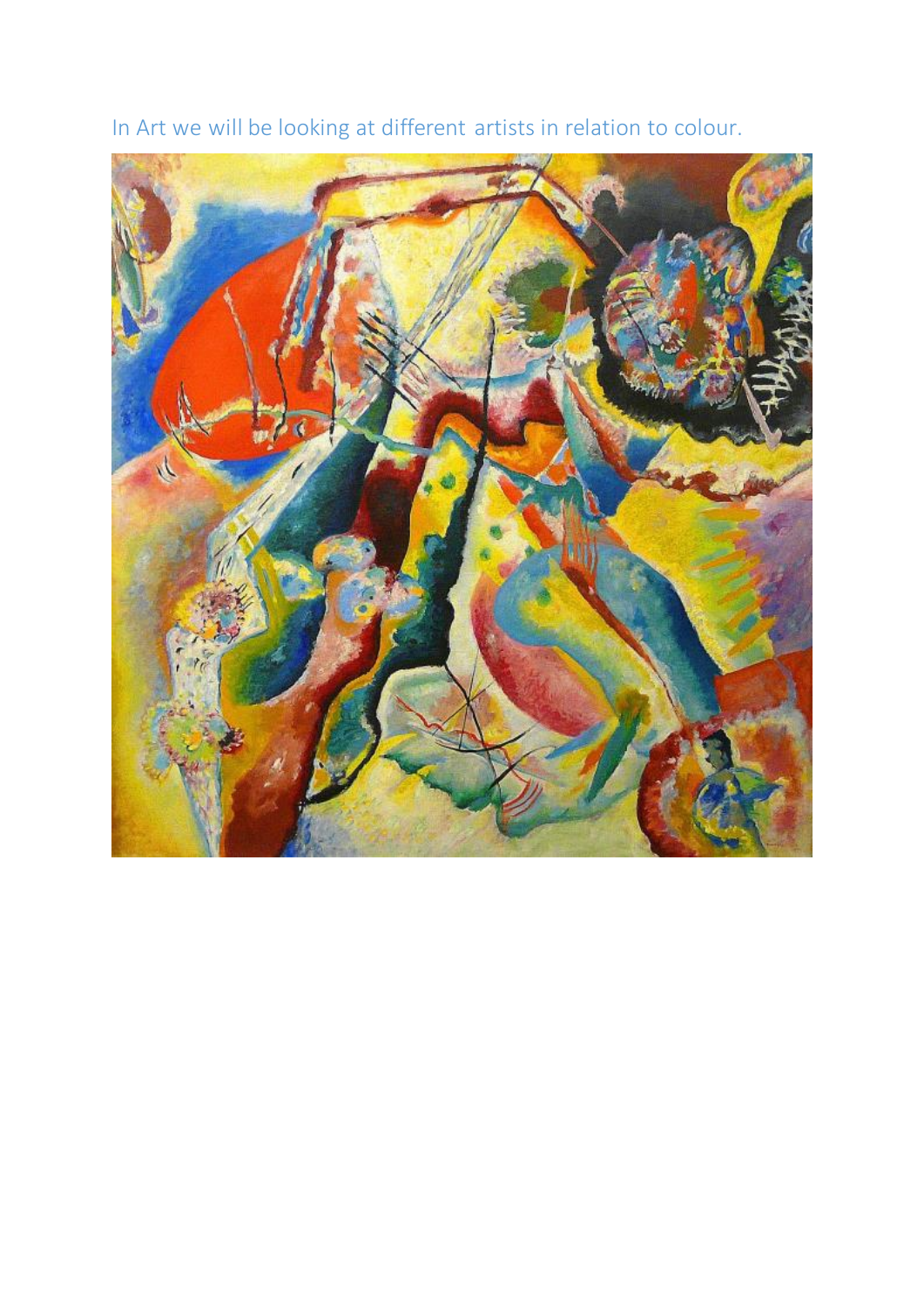

In Music, we will be learning how to play the glockenspiel.